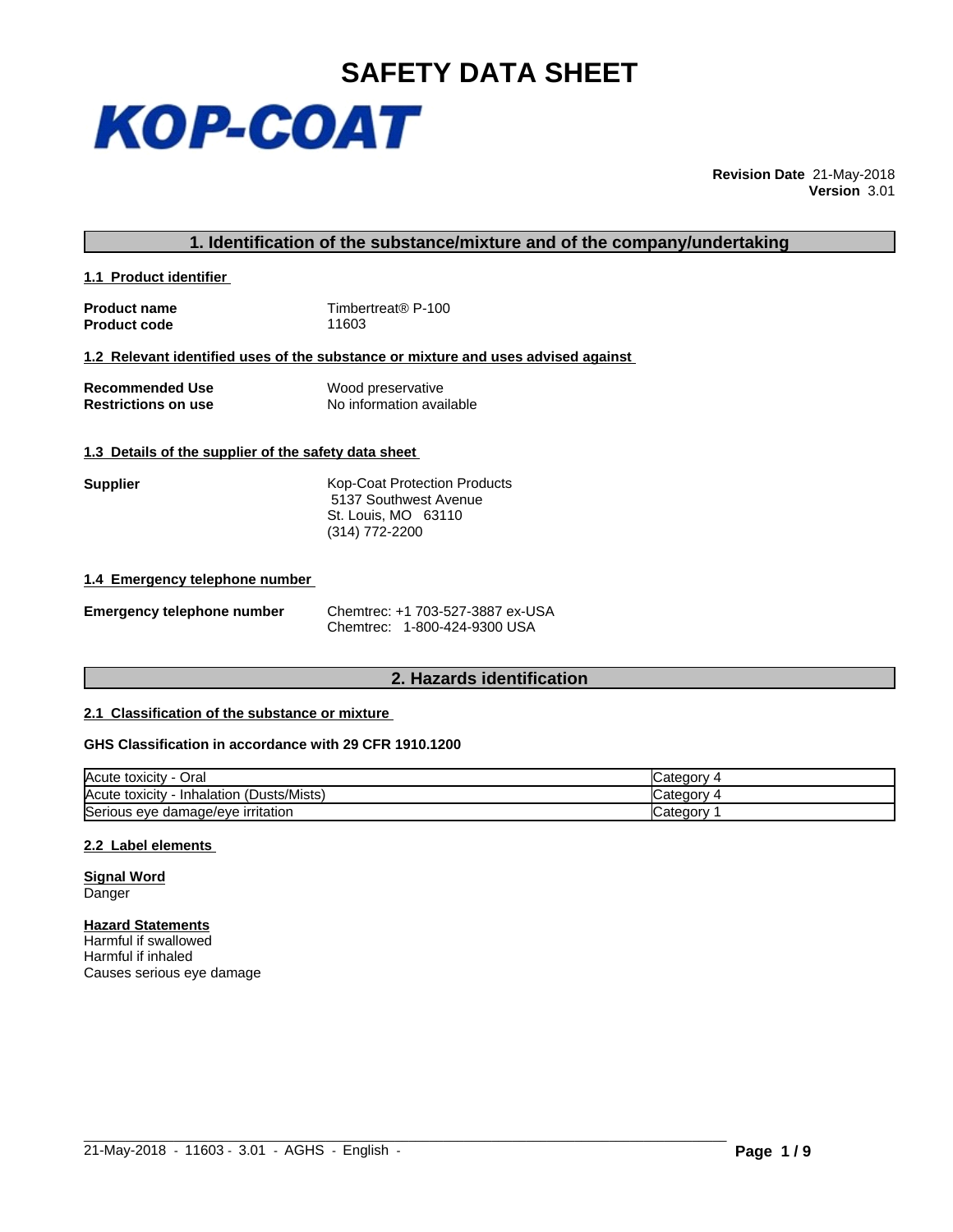

## **Precautionary Statements - Prevention**

Wash face, hands and any exposed skin thoroughly after handling Do not eat, drink or smoke when using this product Avoid breathing dust/fume/gas/mist/vapors/spray Use only outdoors or in a well-ventilated area Wear eye protection/ face protection

# **Precautionary Statements - Response**

IF IN EYES: Rinse cautiously with water for several minutes. Remove contact lenses, if present and easy to do. Continue rinsing Immediately call a POISON CENTER or doctor IF INHALED: Remove person to fresh air and keep comfortable for breathing Call a POISON CENTER or doctor if you feel unwell IF SWALLOWED: Call a POISON CENTER or doctor if you feel unwell Rinse mouth

## **Precautionary Statements - Disposal**

Dispose of contents/container to an approved waste disposal plant

# **2.3. Other Hazards Hazards not otherwise classified (HNOC)**

Not Applicable

# **2.4 Other information**

Not Applicable

**Unknown Acute Toxicity**  $\leq 1\%$  of the mixture consists of ingredient(s) of unknown toxicity

# **3. Composition/Information on Ingredients**

# **Substance**

| $\sim$<br><b>Chemical Name</b>                                                                                                      | - - - - -<br>` No                                         | - - -<br>Weiaht-°<br>70.  |  |
|-------------------------------------------------------------------------------------------------------------------------------------|-----------------------------------------------------------|---------------------------|--|
| l carbamate<br>ovnv<br>hutvl<br>-2-prop<br>s-iodo                                                                                   | $\sim$ $\sim$<br>$\sqrt{2}$<br>יי<br>וברי<br>า-า ง-n<br>. | 10c<br>ററ<br>י טע<br>ູງບ∶ |  |
| withheld a<br>√concentration \<br>of composition. (د<br>t as a trade secret.<br>t percentage.<br>. has<br>: heen<br>. exact<br>' he |                                                           |                           |  |

ct percentage (concentration) of composition has been withheld as a trade secret.

# **4. First aid measures**

# **4.1 Description of first-aid measures**

| <b>General advice</b> | Immediate medical attention is required. Show this safety data sheet to the doctor in<br>attendance.                                                                                                             |
|-----------------------|------------------------------------------------------------------------------------------------------------------------------------------------------------------------------------------------------------------|
| Eye contact           | Immediately flush with plenty of water. After initial flushing, remove any contact lenses and<br>continue flushing for at least 15 minutes. Call a physician or poison control center<br>immediately.            |
| <b>Skin contact</b>   | Wash off immediately with plenty of water for at least 15 minutes. Remove contaminated<br>clothing and shoes. Call a physician or poison control center immediately. Wash<br>contaminated clothing before reuse. |

 $\_$  ,  $\_$  ,  $\_$  ,  $\_$  ,  $\_$  ,  $\_$  ,  $\_$  ,  $\_$  ,  $\_$  ,  $\_$  ,  $\_$  ,  $\_$  ,  $\_$  ,  $\_$  ,  $\_$  ,  $\_$  ,  $\_$  ,  $\_$  ,  $\_$  ,  $\_$  ,  $\_$  ,  $\_$  ,  $\_$  ,  $\_$  ,  $\_$  ,  $\_$  ,  $\_$  ,  $\_$  ,  $\_$  ,  $\_$  ,  $\_$  ,  $\_$  ,  $\_$  ,  $\_$  ,  $\_$  ,  $\_$  ,  $\_$  ,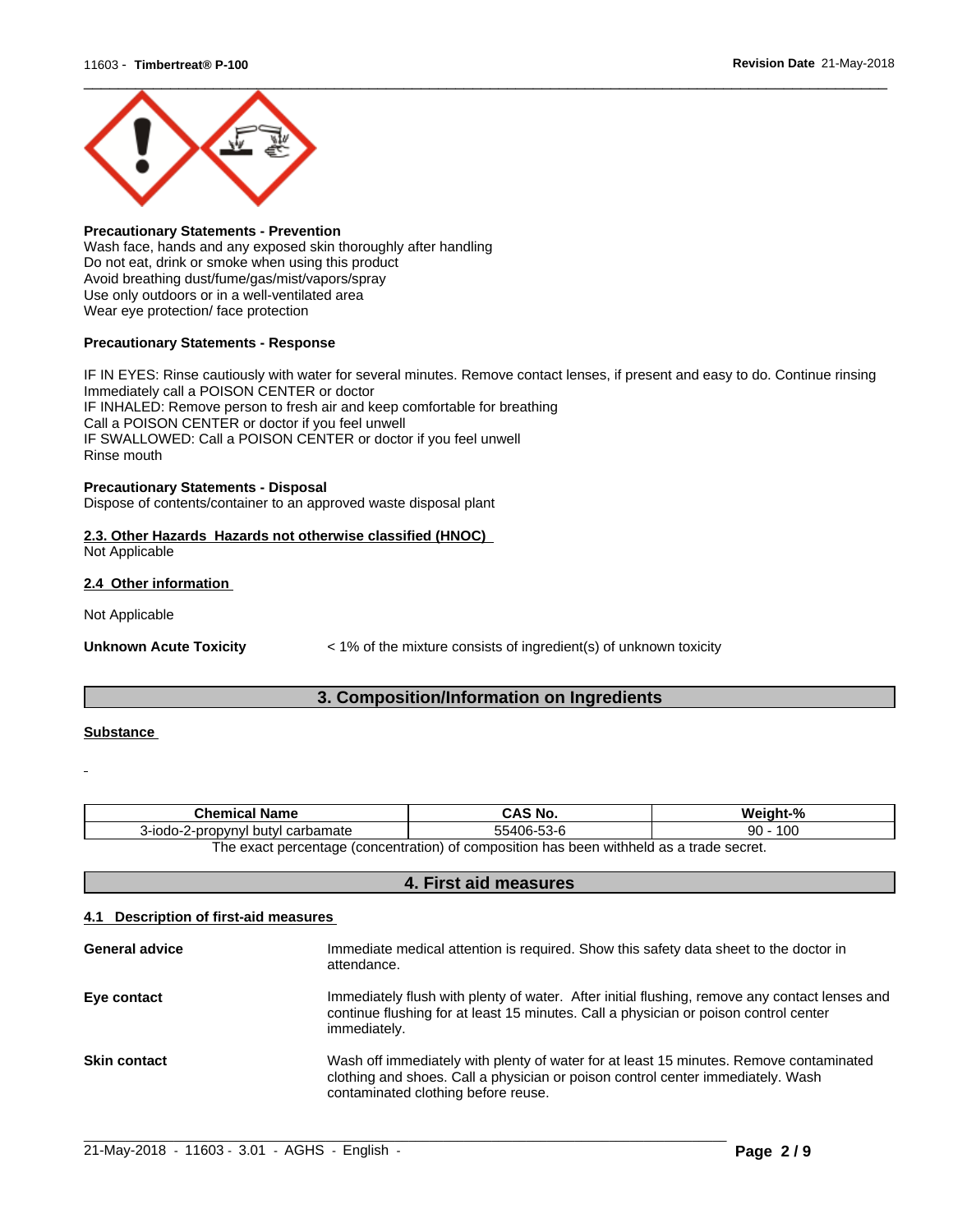| <b>Inhalation</b>                                                              | Move victim to fresh air. If not breathing, give artificial respiration. Keep victim warm and<br>quiet. Call a physician or poison control center immediately.                                                                                                                                        |  |  |
|--------------------------------------------------------------------------------|-------------------------------------------------------------------------------------------------------------------------------------------------------------------------------------------------------------------------------------------------------------------------------------------------------|--|--|
| Ingestion                                                                      | Gently wipe or rinse the inside of the mouth with water. Never give fluids if the victim is<br>unconscious or having convulsions. Do NOT induce vomiting. If a person vomits when lying<br>on his back, place him in the recovery position. Call a physician or poison control center<br>immediately. |  |  |
| 4.2 Most important symptoms and effects, both acute and delayed                |                                                                                                                                                                                                                                                                                                       |  |  |
| <b>Symptoms</b>                                                                | See Section 2.2, Label Elements and/or Section 11, Toxicological effects.                                                                                                                                                                                                                             |  |  |
| 4.3 Indication of any immediate medical attention and special treatment needed |                                                                                                                                                                                                                                                                                                       |  |  |
| Notes to physician                                                             | There is no specific antidote for effects from overexposure to this material. Treat<br>symptomatically.                                                                                                                                                                                               |  |  |

 $\overline{\phantom{a}}$  ,  $\overline{\phantom{a}}$  ,  $\overline{\phantom{a}}$  ,  $\overline{\phantom{a}}$  ,  $\overline{\phantom{a}}$  ,  $\overline{\phantom{a}}$  ,  $\overline{\phantom{a}}$  ,  $\overline{\phantom{a}}$  ,  $\overline{\phantom{a}}$  ,  $\overline{\phantom{a}}$  ,  $\overline{\phantom{a}}$  ,  $\overline{\phantom{a}}$  ,  $\overline{\phantom{a}}$  ,  $\overline{\phantom{a}}$  ,  $\overline{\phantom{a}}$  ,  $\overline{\phantom{a}}$ 

# **5. Fire-Fighting Measures**

## **5.1 Extinguishing media**

#### **Suitable extinguishing media**

Use water spray, fog, Carbon dioxide (CO<sub>2</sub>), foam or dry chemical. Water may be used to cool and prevent the rupture of containers that are exposed to the heat from a fire.

**Unsuitable Extinguishing Media** None known based on information supplied.

## **5.2 Special hazards arising from the substance or mixture**

#### **Special Hazard**

Thermal decomposition can lead to release of irritating gases and vapors.

**Hazardous Combustion Products** Possible formation of carbon oxides, nitrogen oxides, and hazardous organic compounds.

#### **Explosion Data**

**Sensitivity to Mechanical Impact** None. **Sensitivity to Static Discharge** None.

## **5.3 Advice for firefighters**

Evacuate personnel to safe areas.Move containers from fire area if you can do it without risk. As in any fire, wear self-contained breathing apparatus pressure-demand, MSHA/NIOSH (approved or equivalent) and full protective gear. Corrosive hazard. Wear protective gloves/clothing and eye/face protection. Cool containers with flooding quantities of water until well after fire is out. Thoroughly decontaminate all protective equipment after use. Use water spray to cool fire-exposed containers.

# **6. Accidental Release Measures**

## **6.1 Personal precautions, protective equipment and emergency procedures**

Do not get in eyes, on skin, or on clothing. Ensure adequate ventilation, especially in confined areas. Personal protection needs must be evaluated based on information provided on this sheet and the special circumstances created by the spill including; the material spilled, the quantity of the spill, the area in which the spill occurred, and the training and the expertise of employees in the area responding to the spill. Keep people away from and upwind of spill/leak. Stop leak if you can do it without risk. Wear protective gloves/clothing and eye/face protection. Thoroughly decontaminate all protective equipment after use. .

## **6.2 Environmental precautions**

Prevent product from entering drains. Prevent further leakage or spillage if safe to do so. Prevent entry into waterways, sewers, basements or confined areas. See Section 12 for additional Ecological information.

 $\_$  ,  $\_$  ,  $\_$  ,  $\_$  ,  $\_$  ,  $\_$  ,  $\_$  ,  $\_$  ,  $\_$  ,  $\_$  ,  $\_$  ,  $\_$  ,  $\_$  ,  $\_$  ,  $\_$  ,  $\_$  ,  $\_$  ,  $\_$  ,  $\_$  ,  $\_$  ,  $\_$  ,  $\_$  ,  $\_$  ,  $\_$  ,  $\_$  ,  $\_$  ,  $\_$  ,  $\_$  ,  $\_$  ,  $\_$  ,  $\_$  ,  $\_$  ,  $\_$  ,  $\_$  ,  $\_$  ,  $\_$  ,  $\_$  ,

## **6.3 Methods and materials for containment and cleaning up**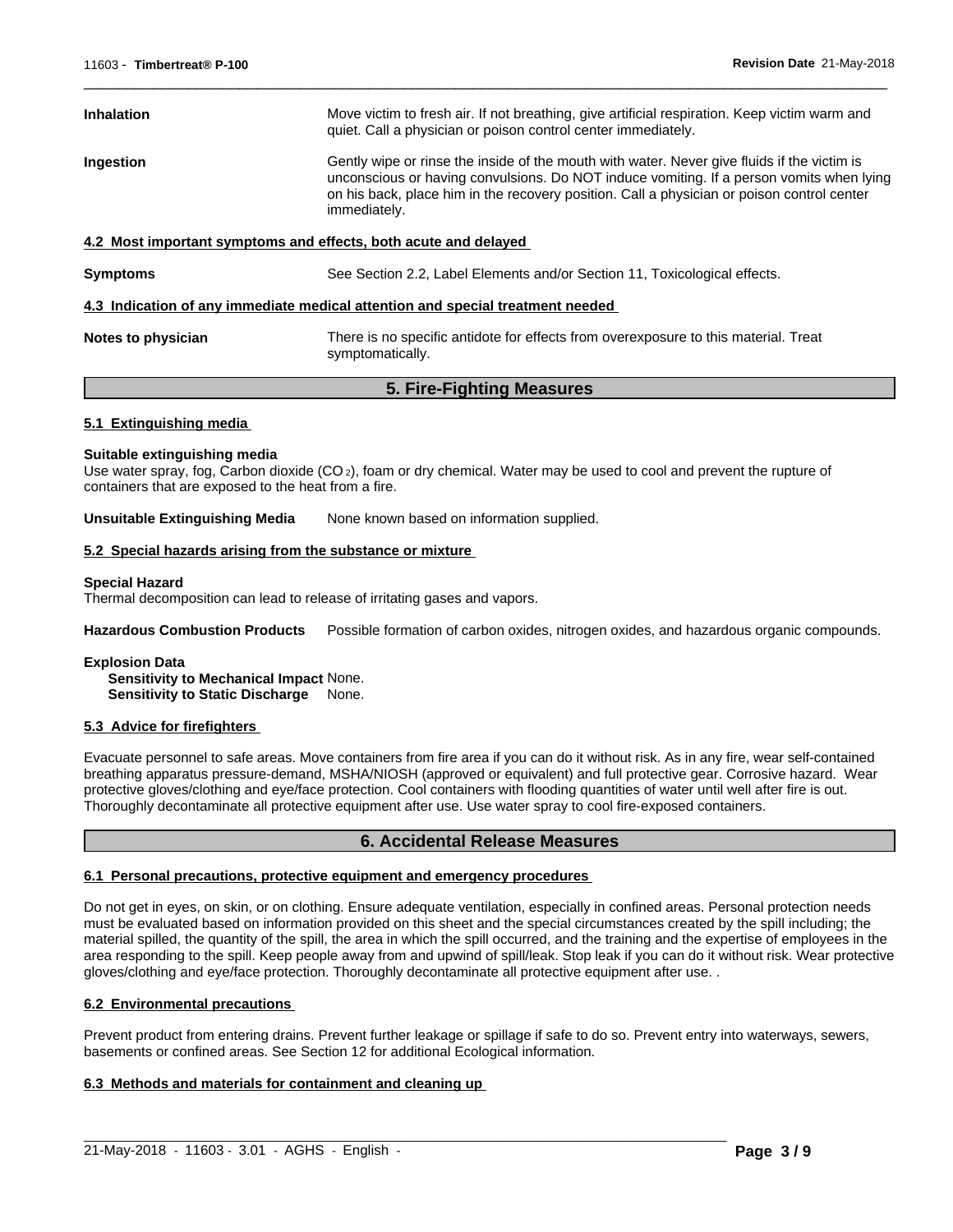| <b>Methods for Containment</b> | Cover powder spill with plastic sheet or tarp to minimize spreading. Prevent further leakage<br>or spillage if safe to do so.                                                                                                                                                                |
|--------------------------------|----------------------------------------------------------------------------------------------------------------------------------------------------------------------------------------------------------------------------------------------------------------------------------------------|
| Methods for cleaning up        | Clean contaminated surface thoroughly. Avoid dust generation. Vacuum dust with<br>equipment fitted with a HEPA filter and place in a closed, labeled waste container. Avoid<br>creating dusty conditions and prevent wind dispersal. Keep in suitable and closed<br>containers for disposal. |

# **7. Handling and storage**

# **7.1 Precautions for safe handling**

| Advice on safe handling   | Do not get in eyes, on skin, or on clothing. Ensure adequate ventilation. Handle in                                                                                                                                                                                                                                                                                                      |
|---------------------------|------------------------------------------------------------------------------------------------------------------------------------------------------------------------------------------------------------------------------------------------------------------------------------------------------------------------------------------------------------------------------------------|
|                           | accordance with good industrial hygiene and safety practice. Wash hands before breaks<br>and immediately after handling the product. Remove and wash contaminated clothing                                                                                                                                                                                                               |
|                           | before re-use. Do not eat, drink or smoke when using this product. Use according to                                                                                                                                                                                                                                                                                                      |
|                           | package label instructions. Empty containers may retain product residue or vapor.                                                                                                                                                                                                                                                                                                        |
| <b>Hygiene measures</b>   | Do not get in eyes, on skin, or on clothing. Do not eat, drink or smoke when using this<br>product. Handle in accordance with good industrial hygiene and safety practice. Keep away<br>from food, drink and animal feeding stuffs. Keep working clothes separately. Wash hands<br>before breaks and immediately after handling the product. Wash contaminated clothing<br>before reuse. |
|                           | 7.2 Conditions for safe storage, including any incompatibilities                                                                                                                                                                                                                                                                                                                         |
| <b>Storage Conditions</b> | Keep container tightly closed in a dry and well-ventilated place. Keep in properly labeled<br>containers. Keep away from food, drink and animal feedingstuffs. Keep from freezing.                                                                                                                                                                                                       |
| <b>Materials to Avoid</b> | No materials to be especially mentioned.                                                                                                                                                                                                                                                                                                                                                 |
|                           | 8. Exposure controls/personal protection                                                                                                                                                                                                                                                                                                                                                 |

**8.1 Exposure Guidelines**

# **8.2 Appropriate engineering controls**

| <b>Engineering Measures</b> | Ensure adequate ventilation, especially in confined areas. Where reasonably practicable      |
|-----------------------------|----------------------------------------------------------------------------------------------|
|                             | this should be achieved by the use of local exhaust ventilation and good general extraction. |
|                             | Apply technical measures to comply with the occupational exposure limits.                    |

# **8.3 Individual protection measures, such as personal protective equipment**

| <b>Eye/Face Protection</b>    | Tightly fitting safety goggles.                                                                                                                                                                                                                                                                                                                                                                                                                                                                                                          |
|-------------------------------|------------------------------------------------------------------------------------------------------------------------------------------------------------------------------------------------------------------------------------------------------------------------------------------------------------------------------------------------------------------------------------------------------------------------------------------------------------------------------------------------------------------------------------------|
| Skin and body protection      | Wear impervious gloves and/or clothing if needed to prevent contact with the material.<br>Neoprene gloves. Nitrile rubber. Please observe the instructions regarding permeability and<br>breakthrough time which are provided by the supplier of the gloves. Also take into<br>consideration the specific local conditions under which the product is used, such as the<br>danger of cuts, abrasion. Long sleeved clothing. Chemical resistant apron. Protective shoes<br>or boots. Remove and wash contaminated clothing before re-use. |
| <b>Respiratory protection</b> | If exposure limits are exceeded or irritation is experienced, NIOSH/MSHA approved<br>respiratory protection should be worn. Respiratory protection must be provided in<br>accordance with current local regulations.                                                                                                                                                                                                                                                                                                                     |
| <b>Hygiene measures</b>       | See section 7 for more information                                                                                                                                                                                                                                                                                                                                                                                                                                                                                                       |

 $\_$  ,  $\_$  ,  $\_$  ,  $\_$  ,  $\_$  ,  $\_$  ,  $\_$  ,  $\_$  ,  $\_$  ,  $\_$  ,  $\_$  ,  $\_$  ,  $\_$  ,  $\_$  ,  $\_$  ,  $\_$  ,  $\_$  ,  $\_$  ,  $\_$  ,  $\_$  ,  $\_$  ,  $\_$  ,  $\_$  ,  $\_$  ,  $\_$  ,  $\_$  ,  $\_$  ,  $\_$  ,  $\_$  ,  $\_$  ,  $\_$  ,  $\_$  ,  $\_$  ,  $\_$  ,  $\_$  ,  $\_$  ,  $\_$  ,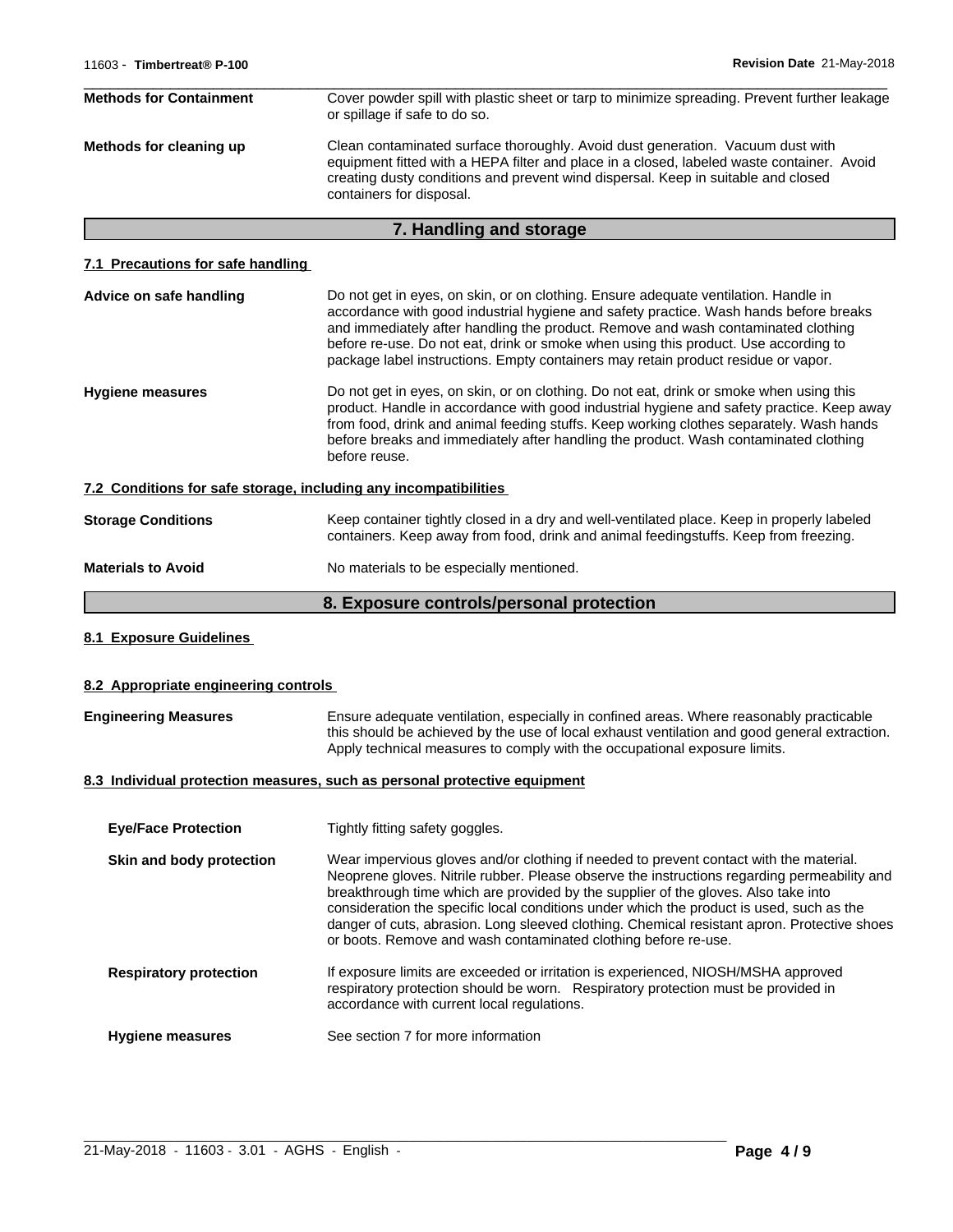# **9. Physical and chemical properties**

 $\overline{\phantom{a}}$  ,  $\overline{\phantom{a}}$  ,  $\overline{\phantom{a}}$  ,  $\overline{\phantom{a}}$  ,  $\overline{\phantom{a}}$  ,  $\overline{\phantom{a}}$  ,  $\overline{\phantom{a}}$  ,  $\overline{\phantom{a}}$  ,  $\overline{\phantom{a}}$  ,  $\overline{\phantom{a}}$  ,  $\overline{\phantom{a}}$  ,  $\overline{\phantom{a}}$  ,  $\overline{\phantom{a}}$  ,  $\overline{\phantom{a}}$  ,  $\overline{\phantom{a}}$  ,  $\overline{\phantom{a}}$ 

# **9.1 Information on basic physical and chemical properties**

| <b>Physical state</b>                                             | Solid               |                                            |                          |
|-------------------------------------------------------------------|---------------------|--------------------------------------------|--------------------------|
| Appearance                                                        | crystalline         | <b>Color</b>                               | Off-white                |
| Odor                                                              | Mild                | <b>Odor Threshold</b>                      | No information available |
| <b>Property</b>                                                   | <b>Values</b>       | Remarks • Methods                          |                          |
| рH                                                                |                     | No information available                   |                          |
| <b>Melting/freezing point</b>                                     | 65 °C / 149 °F      |                                            |                          |
| <b>Boiling point/boiling range</b>                                |                     | No information available                   |                          |
| <b>Flash Point</b>                                                |                     | Not Applicable<br>No information available |                          |
| <b>Evaporation rate</b>                                           |                     | No information available                   |                          |
| Flammability (solid, gas)<br><b>Flammability Limits in Air</b>    |                     |                                            |                          |
| upper flammability limit                                          |                     | No information available                   |                          |
| lower flammability limit                                          |                     | No information available                   |                          |
| Vapor pressure                                                    |                     | No information available                   |                          |
| Vapor density                                                     |                     | No information available                   |                          |
| <b>Specific Gravity</b>                                           | 1.51 to 1.57        |                                            |                          |
| <b>Water solubility</b>                                           |                     | No information available                   |                          |
| Solubility in other solvents                                      |                     | No information available                   |                          |
| <b>Partition coefficient</b>                                      |                     | No information available                   |                          |
| <b>Autoignition temperature</b>                                   |                     | No information available                   |                          |
| <b>Decomposition temperature</b>                                  |                     | No information available                   |                          |
| <b>Viscosity, kinematic</b>                                       |                     | No information available                   |                          |
| Viscosity, dynamic                                                |                     | No information available                   |                          |
| <b>Explosive properties</b>                                       |                     | No information available                   |                          |
| <b>Oxidizing Properties</b>                                       |                     | No information available                   |                          |
| 9.2 Other information                                             |                     |                                            |                          |
| <b>Volatile organic compounds (VOC)</b> Not Applicable<br>content |                     |                                            |                          |
| <b>Density</b>                                                    | 12.59 $\frac{1}{2}$ |                                            |                          |

# **10. Stability and Reactivity**

 $\_$  ,  $\_$  ,  $\_$  ,  $\_$  ,  $\_$  ,  $\_$  ,  $\_$  ,  $\_$  ,  $\_$  ,  $\_$  ,  $\_$  ,  $\_$  ,  $\_$  ,  $\_$  ,  $\_$  ,  $\_$  ,  $\_$  ,  $\_$  ,  $\_$  ,  $\_$  ,  $\_$  ,  $\_$  ,  $\_$  ,  $\_$  ,  $\_$  ,  $\_$  ,  $\_$  ,  $\_$  ,  $\_$  ,  $\_$  ,  $\_$  ,  $\_$  ,  $\_$  ,  $\_$  ,  $\_$  ,  $\_$  ,  $\_$  ,

## **10.1 Reactivity**

No dangerous reaction known under conditions of normal use

# **10.2 Chemical stability**

Stable under recommended storage conditions

## **10.3 Possibility of hazardous reactions**

None under normal processing.

# **10.4 Conditions to Avoid**

None known based on information supplied.

## **10.5 Incompatible Materials**

No materials to be especially mentioned.

# **10.6 Hazardous Decomposition Products**

Thermal decomposition can lead to release of toxic/corrosive gases and vapors.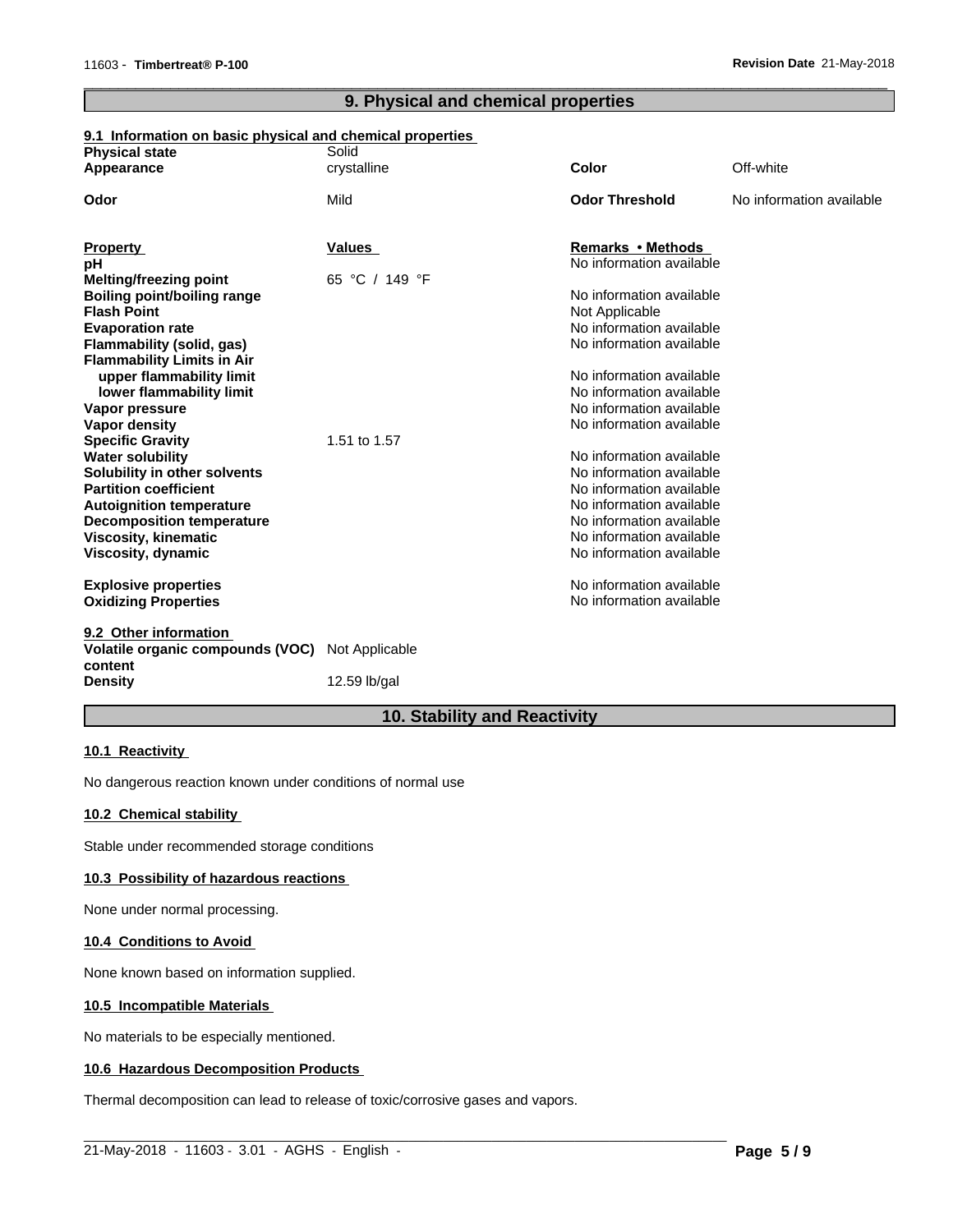# **11. Toxicological information**

 $\overline{\phantom{a}}$  ,  $\overline{\phantom{a}}$  ,  $\overline{\phantom{a}}$  ,  $\overline{\phantom{a}}$  ,  $\overline{\phantom{a}}$  ,  $\overline{\phantom{a}}$  ,  $\overline{\phantom{a}}$  ,  $\overline{\phantom{a}}$  ,  $\overline{\phantom{a}}$  ,  $\overline{\phantom{a}}$  ,  $\overline{\phantom{a}}$  ,  $\overline{\phantom{a}}$  ,  $\overline{\phantom{a}}$  ,  $\overline{\phantom{a}}$  ,  $\overline{\phantom{a}}$  ,  $\overline{\phantom{a}}$ 

## **11.1 Acute toxicity**

## **Numerical measures of toxicity: Product Information**

| D50<br>Oral        | Dermal<br>D50                    | 'st/Mist)<br>C <sub>50</sub><br>$\overline{\phantom{a}}$<br>___ | ^-^<br>(Vanor)<br>:50 |
|--------------------|----------------------------------|-----------------------------------------------------------------|-----------------------|
| ،47۲<br>ma/kr<br>. | 2001<br>ma/ko<br>$\cdot$ $\cdot$ |                                                                 |                       |

## **The following values are calculated based on chapter 3.1 of the GHS document**

**Unknown Acute Toxicity**  $\lt$  1% of the mixture consists of ingredient(s) of unknown toxicity

| Oral LD50               | 1,500.00 mg/kg |
|-------------------------|----------------|
| <b>Dermal LD50</b>      | 2,043.00 mg/kg |
| <b>LC50 (Dust/Mist)</b> | $1.50$ ma/l    |

#### **Numerical measures of toxicity: Component Information**

| <b>Chemical Name</b>                   | ∟D50 Oral                            | <b>LD50 Dermal</b> | C50 Inhalation<br>_C50 |
|----------------------------------------|--------------------------------------|--------------------|------------------------|
| 3-iodo-2-propynyl<br>! butvl carbamate | Rat<br>1100 ma/ka<br>$\cdot$ $\cdot$ |                    |                        |
| 55406-53-6                             |                                      |                    |                        |

# **11.2 Information on toxicologicaleffects**

## **Skin corrosion/irritation**

Product Information

• No information available

Component Information

• No information available

# **Serious eye damage/eye irritation**

Product Information

• Corrosive to eyes. Causes irritation of eyes and with greater exposure it can cause burns that may result in permanent impairment of vision and even blindness.

 $\_$  ,  $\_$  ,  $\_$  ,  $\_$  ,  $\_$  ,  $\_$  ,  $\_$  ,  $\_$  ,  $\_$  ,  $\_$  ,  $\_$  ,  $\_$  ,  $\_$  ,  $\_$  ,  $\_$  ,  $\_$  ,  $\_$  ,  $\_$  ,  $\_$  ,  $\_$  ,  $\_$  ,  $\_$  ,  $\_$  ,  $\_$  ,  $\_$  ,  $\_$  ,  $\_$  ,  $\_$  ,  $\_$  ,  $\_$  ,  $\_$  ,  $\_$  ,  $\_$  ,  $\_$  ,  $\_$  ,  $\_$  ,  $\_$  ,

Component Information

• No information available

## **Respiratory or skin sensitization**

Product Information

• Not sensitizing. Component Information • No information available

# **Germ cell mutagenicity**

Product Information • No information available Component Information • No information available

# **Carcinogenicity**

Product Information • No information available Component Information • No information available

# **Reproductive toxicity**

Product Information • No information available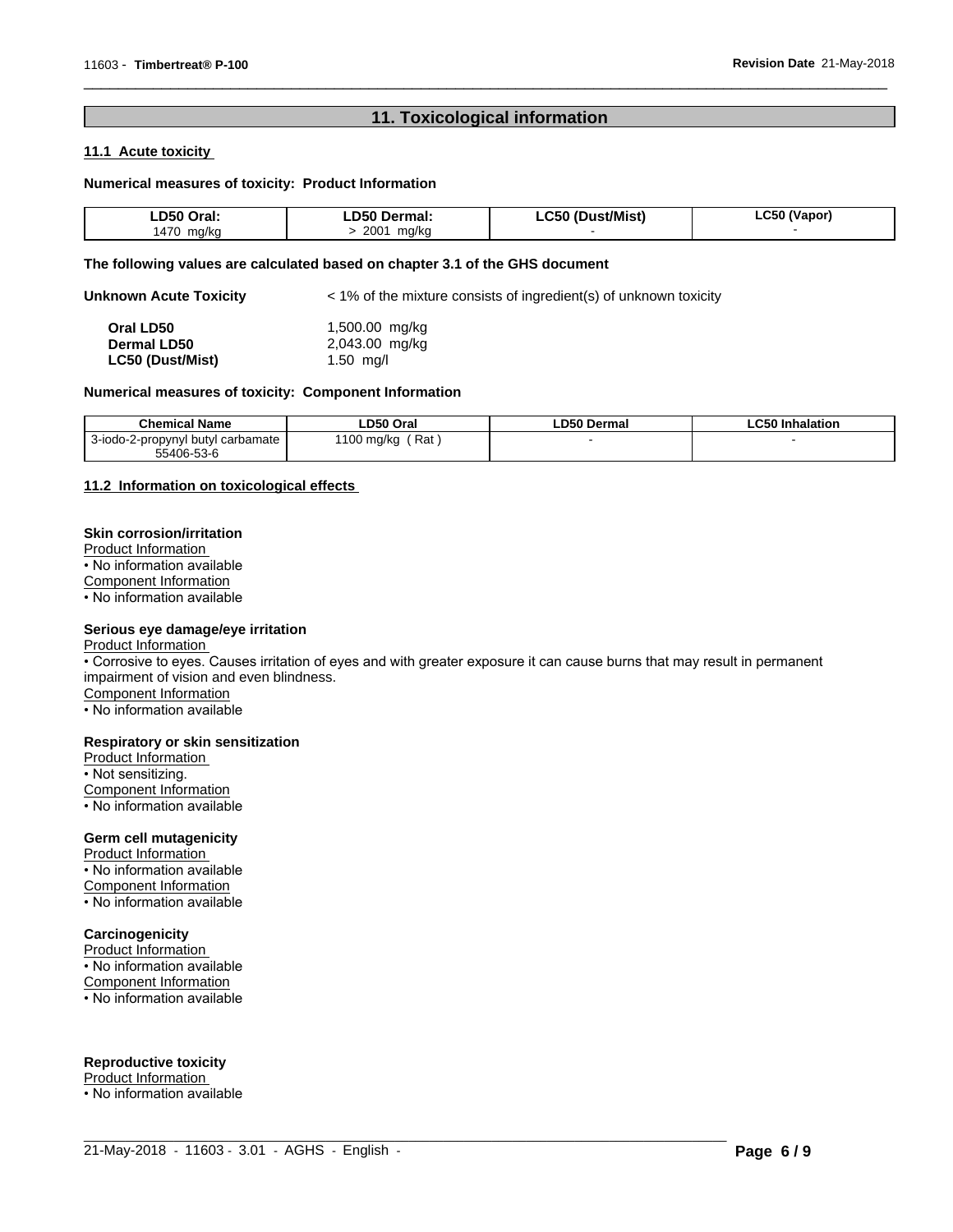Component Information • No information available

**STOT - single exposure** No information available

**STOT - repeated exposure** No information available

## **Other adverse effects**

Product Information • No information available Component Information • No information available

**Aspiration hazard** Product Information • No information available Component Information

• No information available

# **12. Ecological information**

## **12.1 Toxicity**

**Ecotoxicity No information available** 

 $<$  1 % of the mixture consists of components(s) of unknown hazards to the aquatic environment

## **Ecotoxicity effects**

| <b>Chemical Name</b>              | <b>Toxicity to algae</b>       | Toxicity to fish                       | Toxicity to daphnia and other |
|-----------------------------------|--------------------------------|----------------------------------------|-------------------------------|
|                                   |                                |                                        | aquatic invertebrates         |
| 3-iodo-2-propynyl butyl carbamate | EC50: 72 h Algae - Scenedesmus | LC50: 96 h Lepomis macrochirus         | EC50: 48 h Daphnia magna 0.16 |
| 55406-53-6                        | subspicatus 0.022 mg/L         | $[0.14 - 0.32$ mg/L flow-through LC50: | mg/L                          |
|                                   |                                | 96 h Oncorhynchus mykiss 0.049 -       |                               |
|                                   |                                | 0.079 mg/L flow-through LC50: 96 h     |                               |
|                                   |                                | Oncorhynchus mykiss 0.05 - 0.089       |                               |
|                                   |                                | mg/L LC50: 96 h Pimephales             |                               |
|                                   |                                | promelas $0.18 - 0.23$ mg/L            |                               |
|                                   |                                | flow-through                           |                               |

# **12.2 Persistence and degradability**

No information available.

# **12.3 Bioaccumulative potential**

Discharge into the environment must be avoided

## **12.4 Mobility in soil**

No information available.

# **12.5 Other adverse effects**

No information available

# **13. Disposal Considerations**

# **13.1 Waste treatment methods**

Disposal should be in accordance with applicable regional, national and local laws and regulations.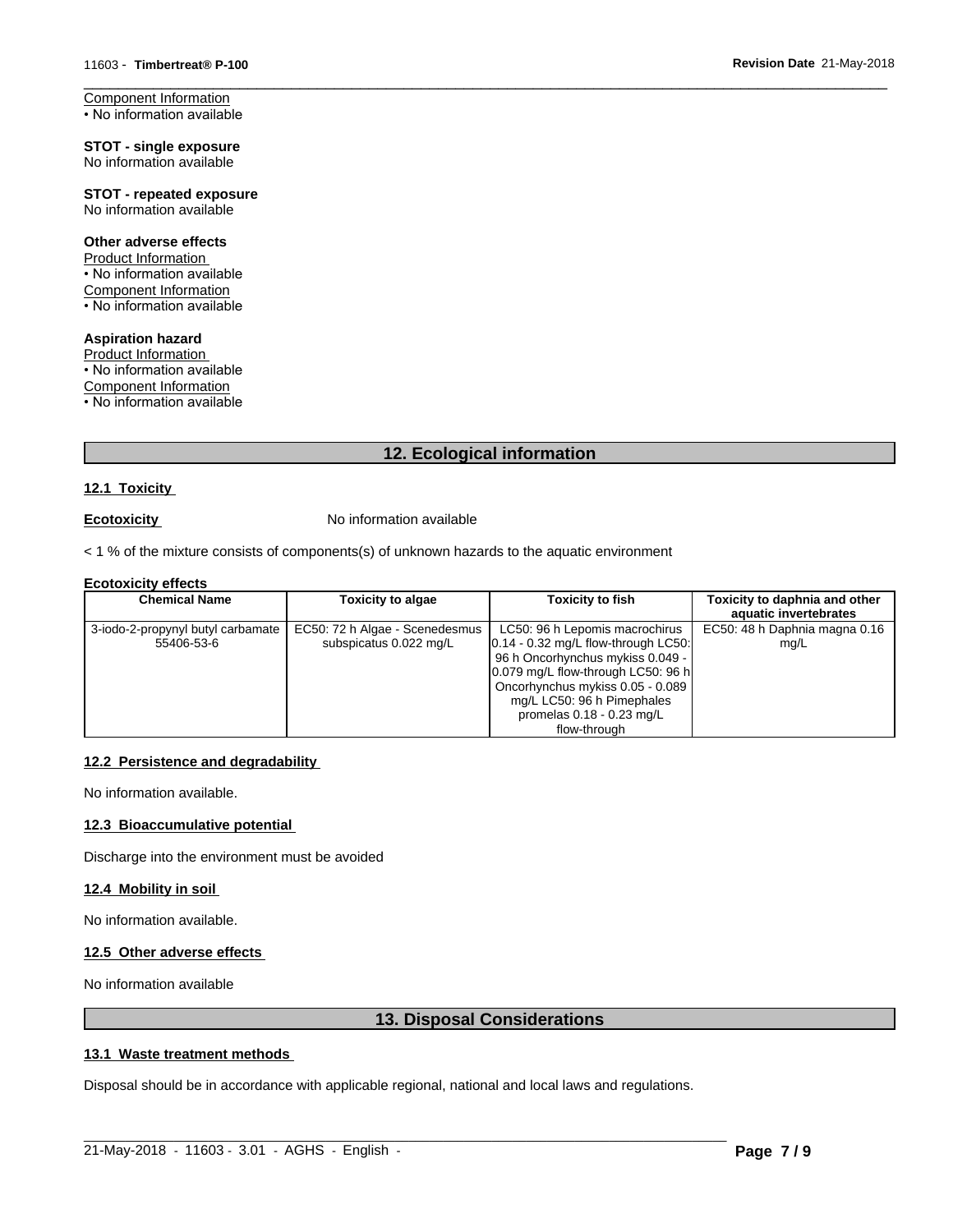# **14. Transport Information**

 $\overline{\phantom{a}}$  ,  $\overline{\phantom{a}}$  ,  $\overline{\phantom{a}}$  ,  $\overline{\phantom{a}}$  ,  $\overline{\phantom{a}}$  ,  $\overline{\phantom{a}}$  ,  $\overline{\phantom{a}}$  ,  $\overline{\phantom{a}}$  ,  $\overline{\phantom{a}}$  ,  $\overline{\phantom{a}}$  ,  $\overline{\phantom{a}}$  ,  $\overline{\phantom{a}}$  ,  $\overline{\phantom{a}}$  ,  $\overline{\phantom{a}}$  ,  $\overline{\phantom{a}}$  ,  $\overline{\phantom{a}}$ 

| <b>DOT</b><br>Proper shipping name                               | UN3082, Environmentally hazardous substance, liquid, n.o.s. (3-iodo-2-propynyl butyl<br>carbamate), 9, PG III (for bulk packages > 119 gallons)                                                                                                                    |
|------------------------------------------------------------------|--------------------------------------------------------------------------------------------------------------------------------------------------------------------------------------------------------------------------------------------------------------------|
| <b>MEX</b>                                                       | no data available                                                                                                                                                                                                                                                  |
| <b>IMDG</b><br>Proper shipping name<br><b>Special Provisions</b> | UN3082, Environmentally hazardous substance, liquid, n.o.s. (3-iodo-2-propynyl butyl<br>carbamate), 9, PG III, Marine Pollutant<br>Inner packagings 5 L (liquid) or 5 kg (solids) or less: Not regulated (per IMDG Code<br>2.10.2.7) (EHS liquids/solid exception) |
| <b>IATA</b><br>Proper shipping name<br><b>Special Provisions</b> | UN3082, Environmentally hazardous substance, liquid, n.o.s. (3-iodo-2-propynyl butyl<br>carbamate), 9, PG III<br>Inner packagings 5 L (liquid) or 5 kg (solids) or less: Not restricted (per Special Provision                                                     |
|                                                                  | A197) (EHS liquid/solid exception)                                                                                                                                                                                                                                 |

# **15. Regulatory information**

**15.1 International Inventories**

| TSCA                 | Complies |  |
|----------------------|----------|--|
| DSL                  | Complies |  |
| <b>EINECS/ELINCS</b> | Complies |  |
| <b>ENCS</b>          | Complies |  |
| <b>IECSC</b>         | Complies |  |
| <b>KECL</b>          | Complies |  |
| <b>PICCS</b>         | Complies |  |
| AICS                 | Complies |  |
| <b>NZIoC</b>         | Complies |  |
|                      |          |  |

 **TSCA** - United States Toxic Substances Control Act Section 8(b) Inventory

 **DSL** - Canadian Domestic Substances List

 **EINECS/ELINCS** - European Inventory of Existing Chemical Substances/European List of Notified Chemical Substances

 **PICCS** - Philippines Inventory of Chemicals and Chemical Substances

 **ENCS** - Japan Existing and New Chemical Substances

 **IECSC** - China Inventory of Existing Chemical Substances

 **KECL** - Korean Existing and Evaluated Chemical Substances

 **PICCS** - Philippines Inventory of Chemicals and Chemical Substances

 **AICS** - Australian Inventory of Chemical Substances

 **NZIoC** - New Zealand Inventory of Chemicals

## **15.2 U.S. Federal Regulations**

# **SARA 313**

Section 313 of Title III of the Superfund Amendments and Reauthorization Act of 1986 (SARA). This product contains a chemical or chemicals which are subject to the reporting requirements of the Act and Title 40 of the Code of Federal Regulations, Part 372:

| <b>Chemical Name</b>              | <b>SARA</b><br>Threshold Values %<br>313 | Weight-%  |
|-----------------------------------|------------------------------------------|-----------|
| 3-iodo-2-propynyl butyl carbamate | . u                                      | 100<br>90 |
| 55406-53-6                        |                                          |           |

 $\_$  ,  $\_$  ,  $\_$  ,  $\_$  ,  $\_$  ,  $\_$  ,  $\_$  ,  $\_$  ,  $\_$  ,  $\_$  ,  $\_$  ,  $\_$  ,  $\_$  ,  $\_$  ,  $\_$  ,  $\_$  ,  $\_$  ,  $\_$  ,  $\_$  ,  $\_$  ,  $\_$  ,  $\_$  ,  $\_$  ,  $\_$  ,  $\_$  ,  $\_$  ,  $\_$  ,  $\_$  ,  $\_$  ,  $\_$  ,  $\_$  ,  $\_$  ,  $\_$  ,  $\_$  ,  $\_$  ,  $\_$  ,  $\_$  ,

## **15.3 Pesticide Information**

## **U.S. EPA Pesticide Information**

**EPA Pesticide Registration Number** 5383-50-92617 **EPA Statement**